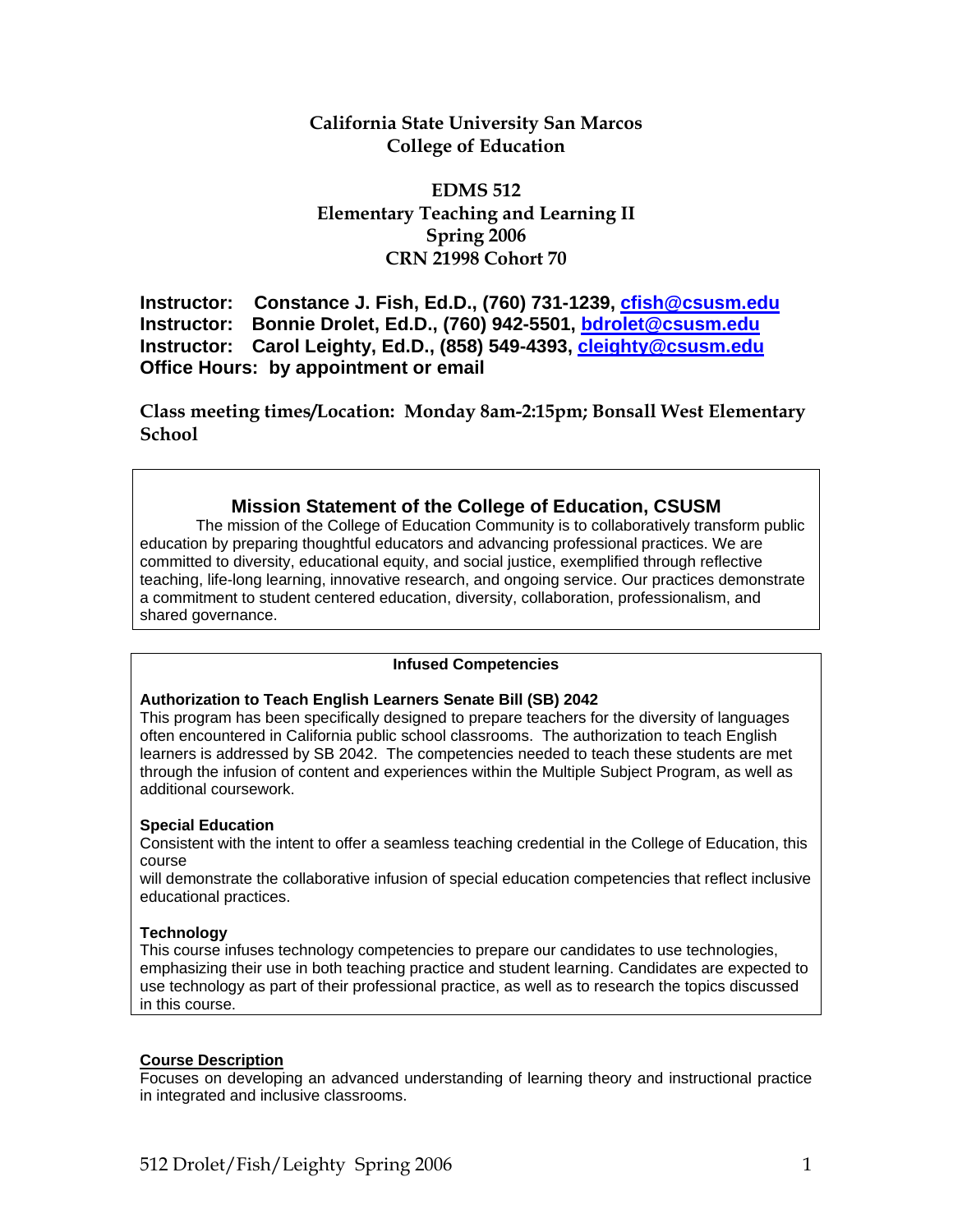This course requires participation in public schools and other education-related contexts. This course is designed:

- to extend preservice candidates' understandings about numerous philosophies of teaching and learning;
- to inform preservice candidates about key concepts and procedures as they relate to students learning English and students with special education labels;
- to encourage further infusion of technology into curriculums.

## **Course Prerequisites**

Admission to the CSUSM College of Education Teacher Credential Program. Successful completion of EDMS 511

## **Course Objectives**

The purposes of this course are threefold:

- to expand preservice candidates knowledge about general learning theories and experiences with a range of pedagogical practices;
- to enhance preservice candidates' awareness of the multiple perspectives and learning styles that exist in diverse classrooms and other education-related settings;
- to provide a safe environment for preservice candidates' discussion of, and experimentation with, a variety of techniques and methods of instruction.

## **Teacher Performance Expectations (TPE) Competencies**

This course is designed to help teachers seeking the Multiple Subjects Credential to develop the skills, knowledge, and attitudes necessary to assist schools and districts in implementing effective programs for students. The successful candidate will be able to merge theory and practice in order to realize a comprehensive and extensive educational program for all students. The following TPE's are primarily addressed in this course:

- TPE 6d Engaging and supporting all learners (IEP)
- TPE 9 Instructional Planning (3 mos. Plan)
- TPE 10 Creating and Managing Effective Instructional Time
- TPE 14 Educational technology (Taskstream)

These TPEs will be uploaded to TaskStream as part of the course requirements. The purpose of the portfolio is to assess how well you meet the TPEs. Although all the artifacts you place (more than 1 per TPE) in your portfolio have been assessed/graded by your professors, it is not clear if you have a thorough understanding of the TPEs and can make the connection between the assignments completed in class with the teaching you have experienced and the TPEs. Your task to write a cogent reflective essay for each TPE on how the artifacts you have chosen provide evidence that shows you have demonstrated meeting each TPE. Each narrative must include a: a) description b) analysis and c) reflection.

## **Required Texts**

- Tomlinson, C. A. (1999). *The Differentiated Classroom: Responding to the needs of all learners.* Alexandria, VA: Association for Supervision and Curriculum Development. ISBN # 0-87120-342-1 (Available as an e-book online.)
- Choate, J. S. (2004) *Successful Inclusive Teaching (4rd ed.)* Needham, MA: Allyn & Bacon.
- Villa, R. and Thousand, J. (2005). *Creating an Inclusive School*. (2nd ed.) Alexandria, VA: Association for Supervision and Curriculum Development.
- Marion, Valadez, and Woo (2003). *Elementary Teaching and Learning.* Needham Heights, MA: Allyn and Bacon.
- TaskStream Electronic Portfolio, Must register and pay fee online prior to first class @ www.TaskStream.com (register for 1 year minimum).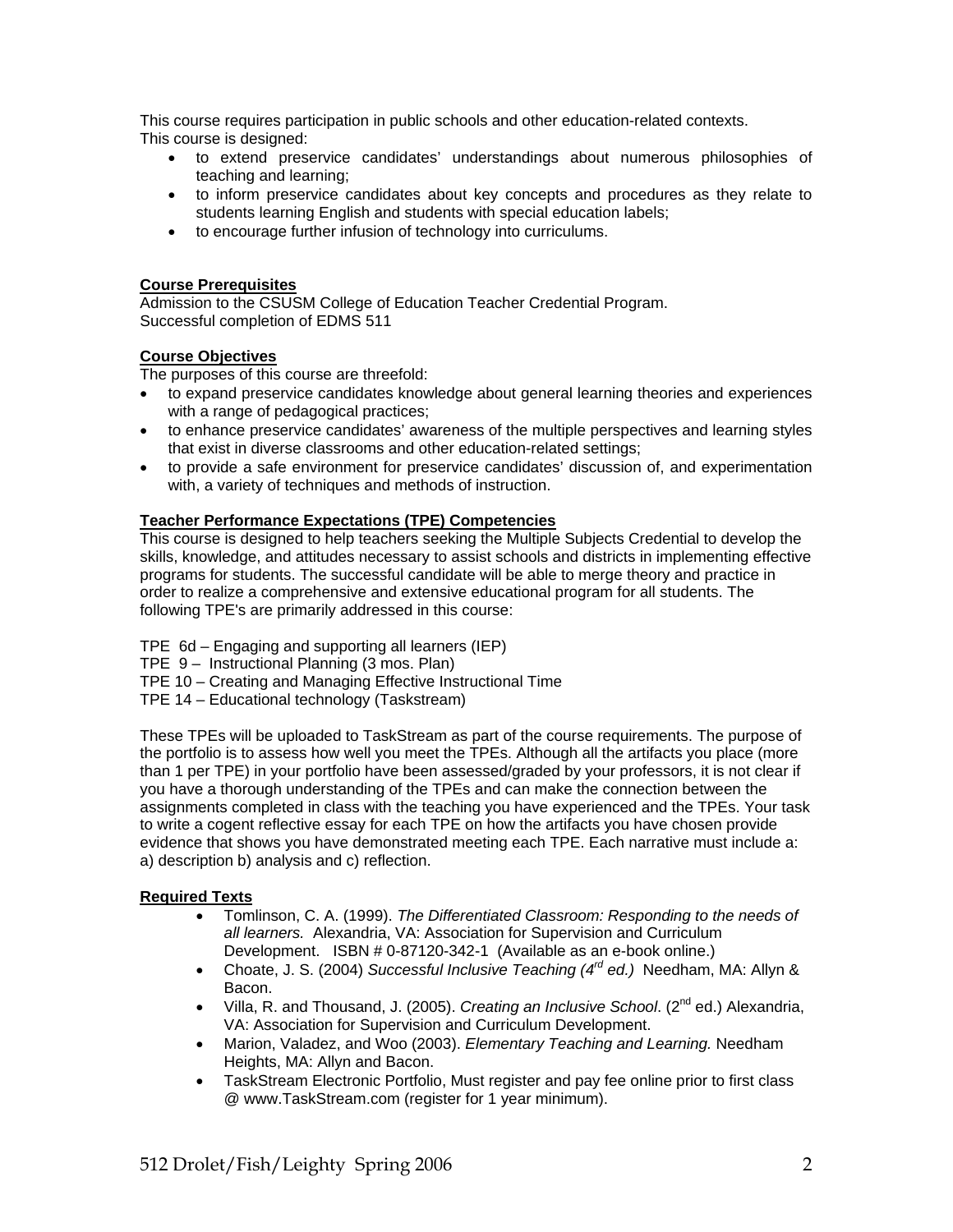#### **Students with Disabilities Requiring Reasonable Accommodations**

Students must be approved for services by providing appropriate and recent documentation to the Office of Disable Student Services (DSS). This office is located in Craven Hall 5205, and can be contacted by phone at (760) 750-4905, or TTY (760) 750-4909. Students authorized by DSS to receive reasonable accommodations should meet with their instructor during office hours or, in order to ensure confidentiality, in a more private setting.

**Writing:** In keeping with the All-University Writing Requirement, all 3 unit courses must have a writing component of at least 2,500 words (approximately 10 pages) which can be administered in a variety of ways.

#### **Plagiarism**

All work submitted for this course should reflect students' efforts. When relying on supporting documents authored by others, cite them clearly and completely using American Psychological Association (APA) manual, 5<sup>th</sup> edition. Failure to do so may result in failure of the course.

#### **CSUSM Academic Honesty Policy**

"Students will be expected to adhere to standards of academic honesty and integrity, as outlined in the Student Academic Honesty Policy. All written work and oral assignments must be original work. All ideas/materials that are borrowed from other sources must have appropriate references to the original sources. Any quoted material should give credit to the source and be punctuated with quotation marks.

Students are responsible for honest completion of their work including examinations. There will be no tolerance for infractions. If you believe there has been an infraction by someone in the class, please bring it to the instructor's attention. The instructor reserves the right to discipline any student for academic dishonesty in accordance with the general rules and regulations of the university. Disciplinary action may include the lowering of grades and/or the assignment of a failing grade for an exam, assignment, or the class as a whole."

## **Grading Policy**

All students will come prepared to class; readings and homework assignments are listed on the dates on which they are due.

All required work is expected to be on time. One grade level will be deducted for each class meeting for which it is late (e.g., an "A" assignment that is submitted one class session late will be marked down to a "B"). Unless prior instructor approval is secured, assignments will not be accepted three class sessions after which they are due. Exceptions will be handled on a caseby-case basis, as determined by the instructor.

It is expected that students will proofread and edit their assignments prior to submission. Students will ensure that the text is error-free (grammar, spelling), and ideas are logically and concisely presented. The assignment's grade will be negatively affected as a result of this oversight. Each written assignment will be graded approximately 80% on content and context (detail, logic, synthesis of information, depth of analysis, etc.), and 20% on mechanics (grammar, syntax, spelling, format, uniformity of citation, etc.). All citations, where appropriate, will use American Psychological Association (APA) format. Consult American Psychological Association  $(APA)$  Manual,  $5<sup>th</sup>$  edition for citation guidance.

Grading will also include a component of "professional demeanor." Students will conduct themselves in ways that are generally expected of those who are entering the education profession. This includes but is not limited to:

- On-time arrival to all class sessions;
- Advance preparation of readings and timely submission of assignments;
- Respectful participation in all settings (e.g., whole group, small group, in/outside of class);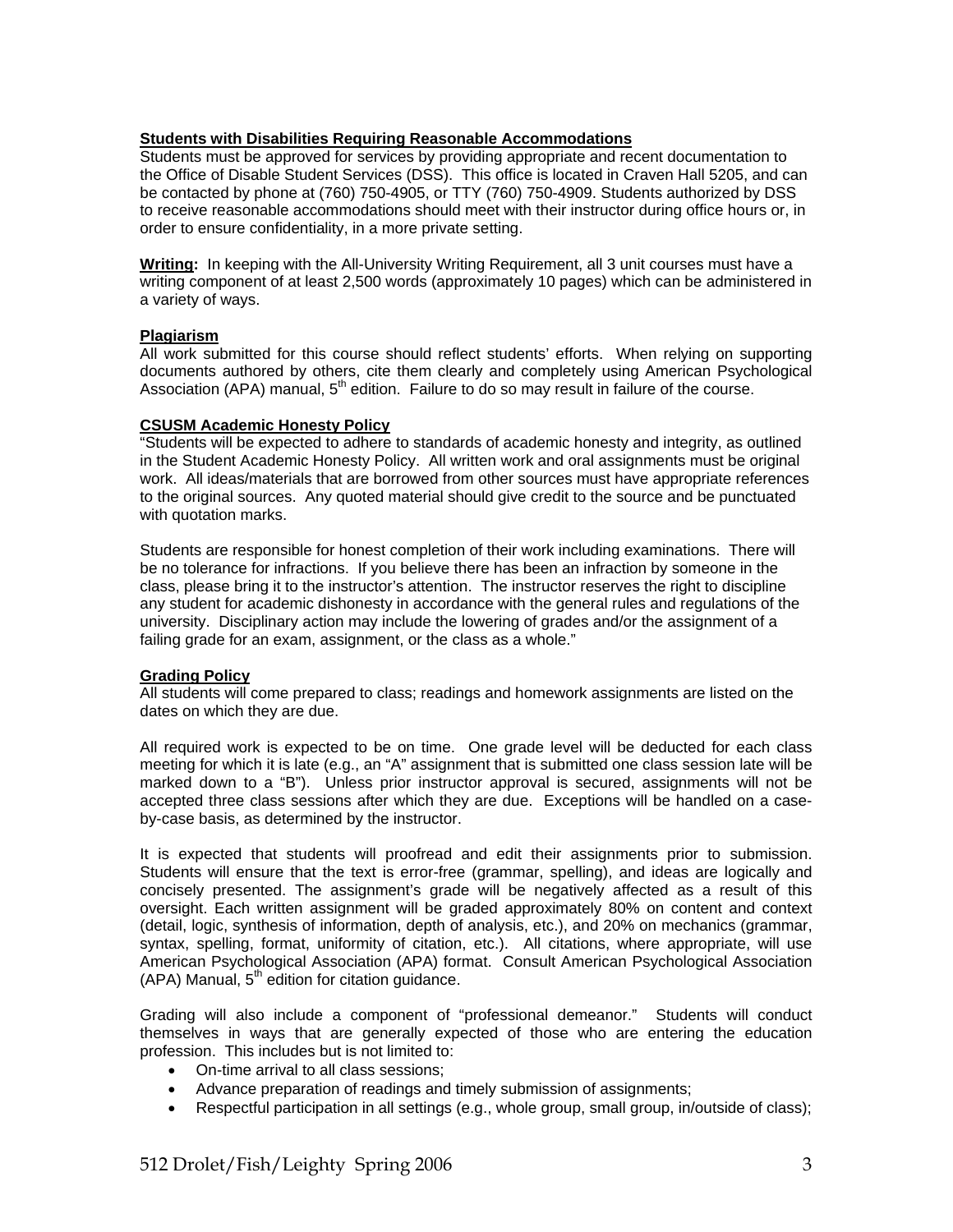• Carefully considered, culturally aware approaches to solution-finding.

| Disability matrix                          |               |             | 10 points  |                  |  |
|--------------------------------------------|---------------|-------------|------------|------------------|--|
| <b>Professional Growth Research</b>        |               |             | 5 points   |                  |  |
| <b>IEP Paper</b>                           |               |             | 20 points  |                  |  |
| Philosophy Statement/Letter of Application |               |             | 15 points  |                  |  |
| <b>Thematic Plan</b>                       |               |             | 20 points  |                  |  |
| <b>Chapter Lesson Plan Demonstration</b>   |               |             | 10 points  |                  |  |
| <b>TaskStream Submissions</b>              |               |             | 10 points  |                  |  |
| Attendance/Participation                   |               |             | 10 points  |                  |  |
| <b>Total</b>                               |               |             | 100 points |                  |  |
| <b>Grading Scale</b>                       |               |             |            |                  |  |
| $A = 93 - 100$                             | $B+=86-89$    | $C+= 77-79$ |            |                  |  |
| $A = 90 - 92$                              | $B = 83 - 86$ | $C = 73-76$ | $D=60-69$  | $F=59$ or lower. |  |
|                                            | $B = 80 - 82$ | $C = 70-72$ |            |                  |  |

**Please note assignments are due whether or not you are present in class that day.**